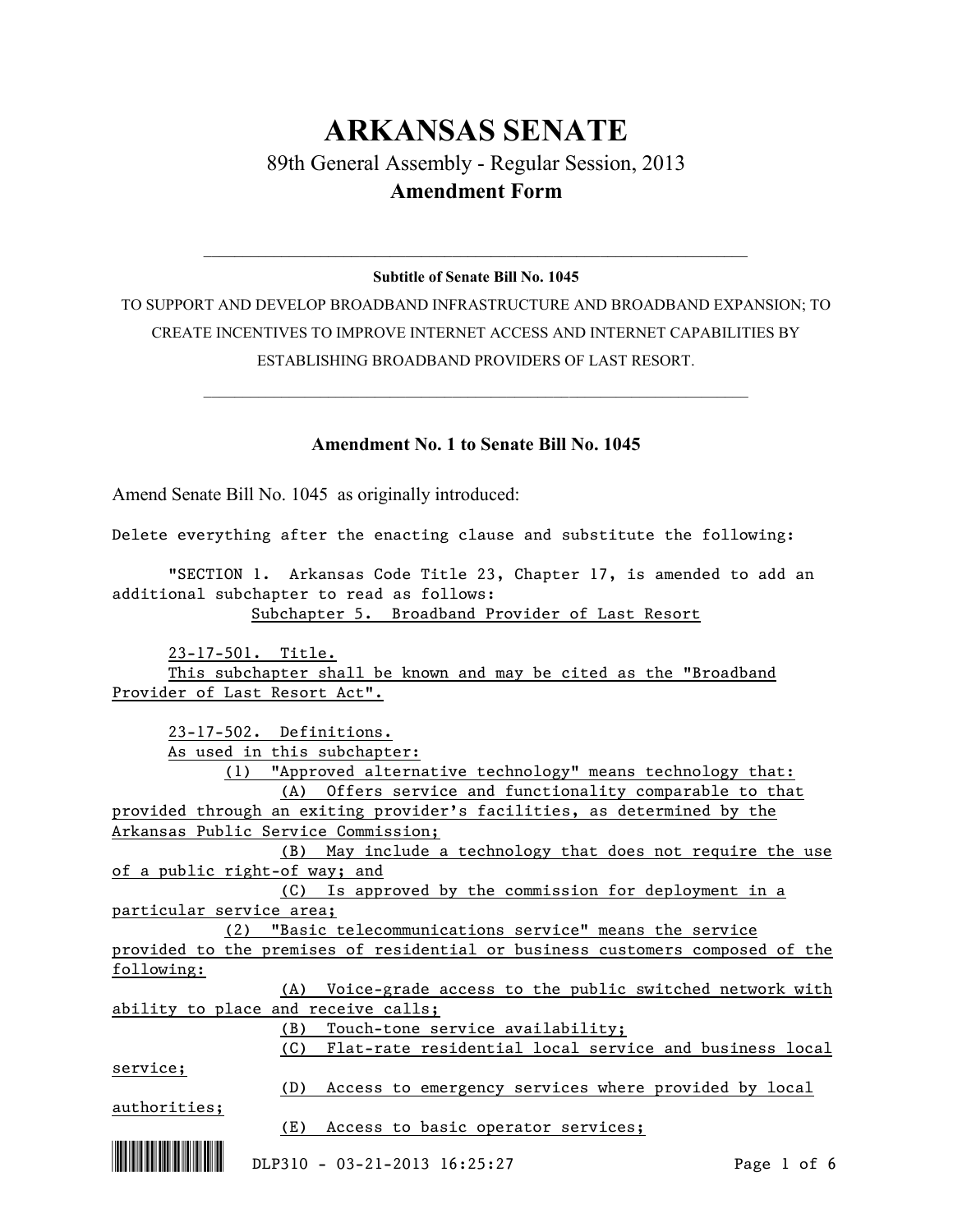(F) A standard white-page directory listing;

(G) Access to basic local directory assistance;

(H) Access to long distance toll service providers; and

(I) The minimum service quality as established and

required by the commission on February 4, 1997;

(3) "Broadband" means any service used to provide Internet access at a minimum speed of four megabits per second (4 Mbps);

(4) "Competing local exchange carrier" means a local exchange carrier that is not an incumbent local exchange carrier;

(5) "Exchange access" means offering access to telephone exchange services or facilities for the purpose of originating or terminating telephone toll services;

(6) "Exiting provider" means an entity that:

(A) Is the predominant local exchange carrier in a local exchange area; and

(B) Ceases operation in all or part of the local exchange area;

(7) "Facilities-based local exchange carrier" means a local exchange carrier that provides local exchange service:

(A) Exclusively over facilities owned or leased by the carrier; or

(B) Predominantly over facilities owned or leased by the carrier, in combination with the resale of the telecommunications service or broadband service of another carrier;

(8) "Incumbent local exchange carrier" means a local exchange carrier and the successors and assigns of the local exchange carrier that are certified by the commission to operate in a local exchange area and were providing basic local exchange service on February 8, 1996;

(9) "Local exchange area" means the geographic area approved by the commission within which a local exchange carrier is authorized to provide basic local exchange services and switched-access services;

(10)(A) "Local exchange carrier" means a telecommunications provider of basic local exchange service and switched-access service.

(B) "Local exchange carrier" does not include a commercial mobile telephone service provider;

(11) "Local exchange service" means the provision of telephone exchange service or exchange access;

(12) "Provider of last resort" means an entity that is required by this subchapter to provide broadband to its customers; and

(13) "Successor provider" means an entity that is or is designated to become, the provider of last resort for all or part of a defined geographic area previously served by an exiting provider.

23-17-503. Broadband obligations of provider of last resort. A provider of last resort shall provide broadband upon request by a customer within its local exchange area.

23-17-504. Obligations of incumbent local exchange carrier as provider of last resort — Satisfaction of obligations using any available technology.

(a) Except as provided in § 23-17-506 or § 23-17-509, an incumbent local exchange carrier has the obligations of the provider of last resort.

(b) An incumbent local exchange carrier may meet the local exchange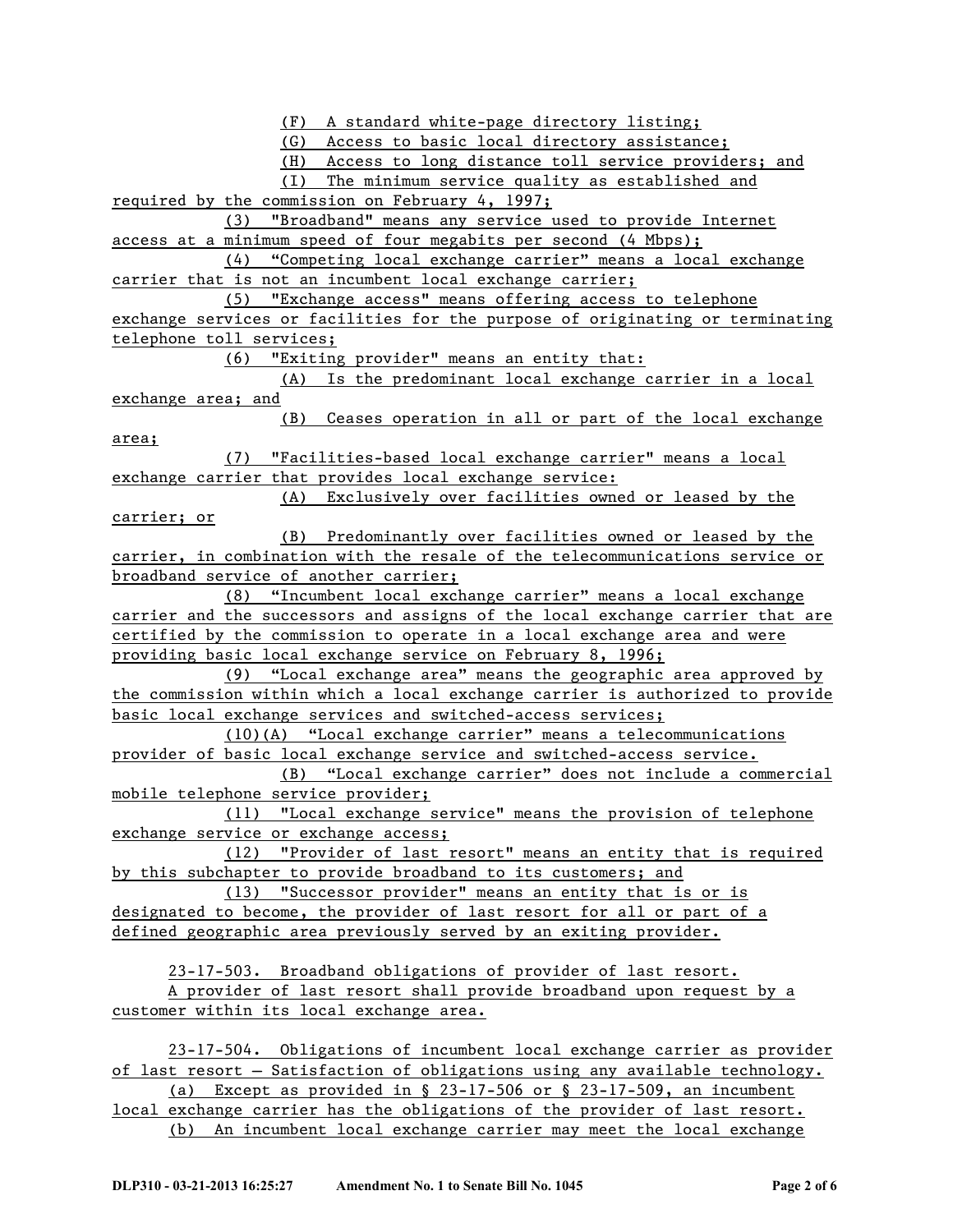carrier's obligations under this section using any available technology.

23-17-505. Exiting provider — Advance notice required — Liability for charges owed to other providers.

(a) An exiting provider shall provide advance notice of at least sixty (60) days to the Arkansas Public Service Commission and each affected customer and wholesale provider before:

(1) Ceasing to serve all or part of the provider's defined service area; or

(2) Filing for bankruptcy.

(b) The notice required by subsection (a) of this section shall:

(1) Be submitted in the form and manner prescribed by the commission; and

(2) Include at least one (1) toll-free customer service telephone number maintained by the provider to facilitate the continuation of service and the transition of customers to other providers.

(c) The exiting provider is liable for all charges incurred by its customers or other providers to transition a customer to another provider.

23-17-506. Relief from provider of last resort obligations — Installation of facilities by another provider.

(a) A designated provider of last resort or another provider may petition the Arkansas Public Service Commission for an order relieving the designated provider of all or part of its obligations as the provider of last resort in an area if:

(1) A local exchange carrier that is not the designated provider of last resort or a provider of broadband services installs facilities to provide broadband in the area; and

(2) The designated provider of last resort for the area has not installed adequate facilities to serve all customers in the area.

(b) The commission shall relieve the designated provider of last resort from all or part of its obligations as the provider of last resort for the area and shall designate the entity making the installation under subsection (a) of this section as the provider of last resort for all or part of the area if the commission determines that:

(1) The designated provider of last resort does not have facilities in place to provide broadband to all customers in the area; and

(2) The entity making the installation under subsection (a) of this section has installed facilities adequate to provide broadband to all or part of the area.

(c) The commission shall make the determination required by subsection (b) of this section within sixty (60) days after the petition is filed with the commission under subsection (a) of this section.

23-17-507. Notice of exiting provider — Appointment of successor — Temporary exemption from certain requirements — Arkansas High Cost Fund support — Transfer of customers.

(a) Except as provided in §§ 23-17-508 and 23-17-509, the Arkansas Public Service Commission shall conduct a formal proceeding to determine a successor provider for all or part of the area if:

(1) The commission receives notice that an exiting provider will cease operation in all or part of the exiting provider's local exchange area;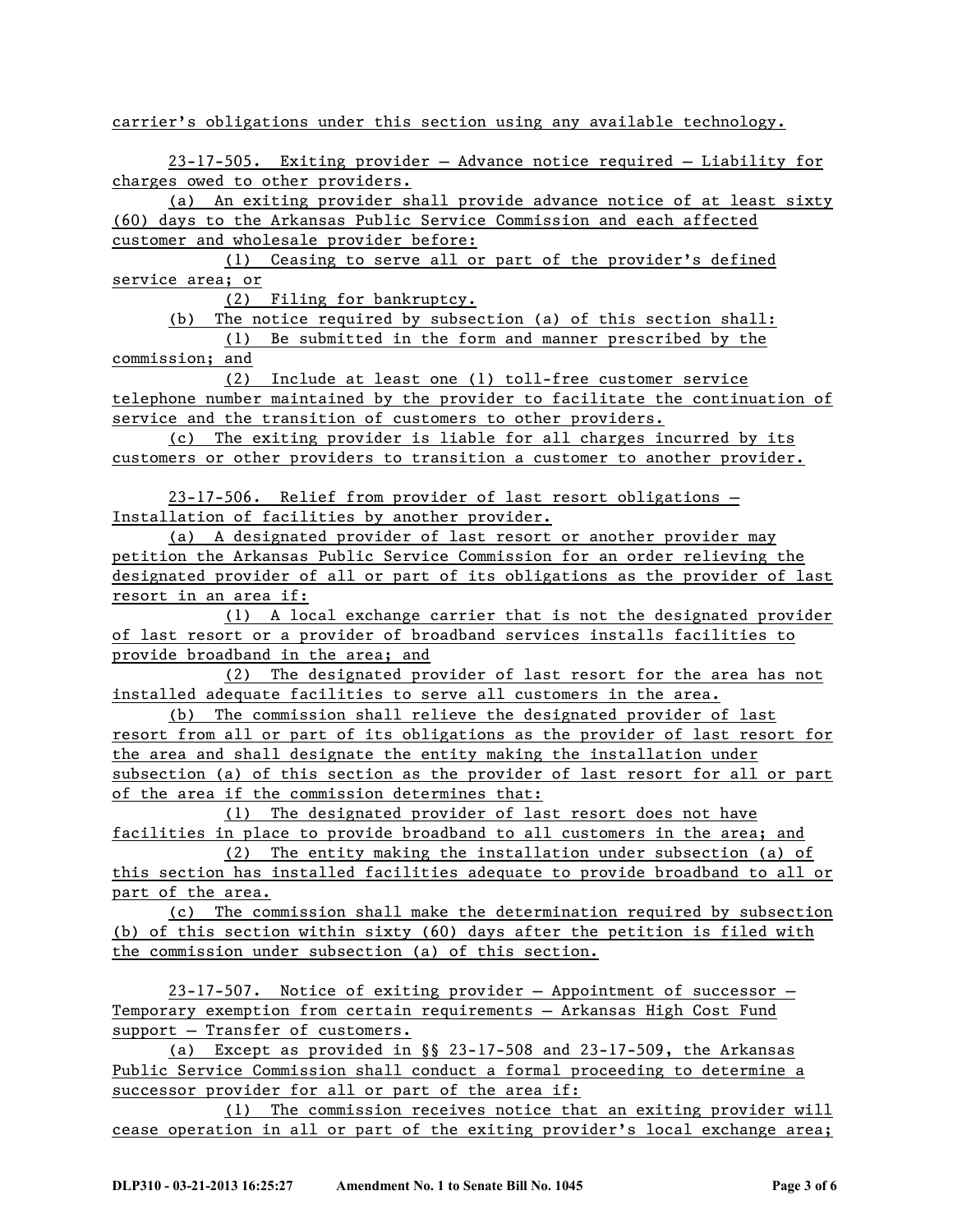and

(2) Another provider does not have facilities sufficient to provide basic telecommunications service or broadband in the local exchange area.

(b) After determining a successor provider for the affected area under subsection (a) of this section, the commission shall allow the successor provider the following as necessary to serve the customers of the exiting provider:

> (1) A reasonable time in accordance with industry practices to: (A) Modify, construct, or obtain facilities; or

(B) Deploy an approved alternative technology;

(2) A temporary exemption from a lawful obligation to unbundle the successor provider's network elements for a period determined by the commission to be reasonably necessary to allow the successor provider to:

(A) Modify, construct, or obtain facilities; or

(B) Deploy an approved alternative technology; and

(3) A temporary exemption from a lawful obligation to provide

telecommunications service for resale and broadband within the affected area for a period determined by the commission to be reasonably necessary to allow the successor provider to:

(A) Modify, construct, or obtain facilities; or

(B) Deploy an approved alternative technology.

(c) The successor provider is entitled to obtain funding from the Arkansas High Cost Fund to support the successor provider's assumption of obligations as the provider of last resort for all or part of the area.

(d)(1) A customer within the defined geographic area to be served by the successor provider of basic telecommunications service is considered to have applied for basic telecommunications service from the successor provider on the effective date of the commission's designation of the successor provider.

(2) Each right, privilege, and obligation applicable to customers of the successor provider applies to a customer transferred to the successor provider under this section.

(3) A customer transferred to the successor provider under this section is subject to the successor provider's terms of service as specified in an applicable tariff or contract.

(e) This section does not prohibit:

(1) A customer from seeking, at any time, service from a provider other than the successor provider; or

(2) A provider from voluntarily:

(A) Serving customers in the affected area; or

(B) Purchasing the facilities of the exiting provider.

23-17-508. Provider's cessation of local exchange service or abandonment of facilities — Commission's declaration of emergency — Designation of successor provider.

(a) The Arkansas Public Service Commission may on its own motion or on the petition of an interested party institute an expedited proceeding under this section if the commission determines that:

(1) A facilities-based local exchange carrier is authorized to provide local exchange service in all or part of a local exchange area; (2) A competing local exchange carrier does not have facilities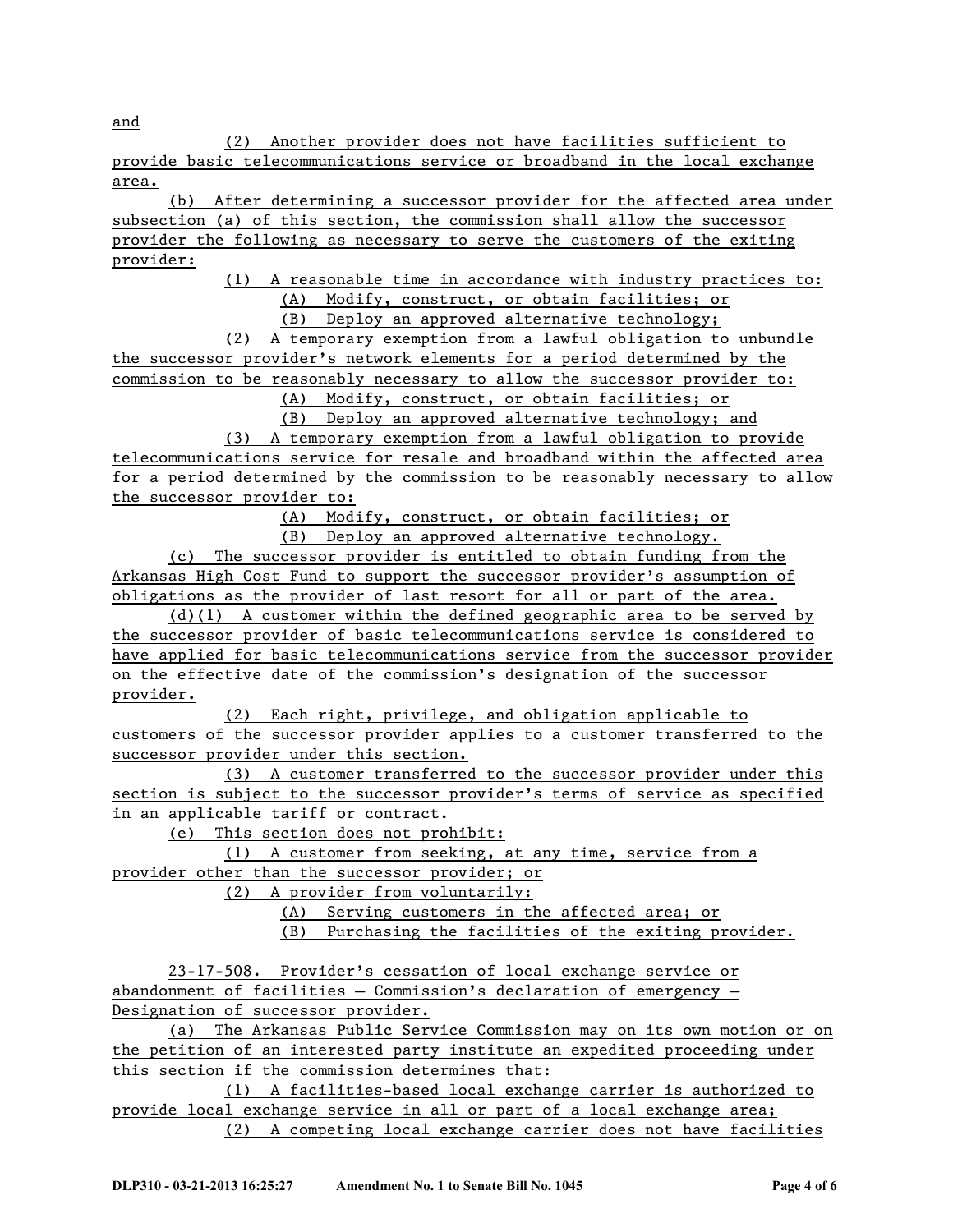sufficient to provide local exchange service in the area; and (3) The facilities-based local exchange carrier has: (A) Ceased providing local exchange service to the customers in the area; or (B) Abandoned the operation of the facilities-based local exchange carrier's facilities in the area that are used to provide local exchange service. (b)(1) In a proceeding under this section, the commission may declare that an emergency exists and issue any order to protect the health, safety, and welfare of affected customers and to expedite the restoration or continuation of local exchange service or broadband to the affected customers. (2) An order issued under subdivision (b)(1) of this section may: (A) Provide for the temporary operation of the facilitiesbased local exchange carrier's facilities by another provider; (B) Authorize one (1) or more third parties to enter the premises of an abandoned facility; or (C) Grant temporary waivers from quality-of-service requirements for a provider: (i) Providing temporary service under subdivision (b)(2)(A) of this section; or (ii) Designated as a successor provider by the commission under subsection (c) of this section. (c) Except as provided in § 23-17-509, the commission may act under § 23-17-507 to designate a successor provider in a proceeding under this section.

23-17-509. Exclusive service arrangements — Relief from obligations as provider of last resort.

(a) If a competing local exchange carrier operates under an arrangement by which the competing local exchange carrier is the exclusive provider of basic telecommunications service for a particular geographic area, building, or group of residences and businesses, the incumbent local exchange carrier is relieved of its obligations as a provider of last resort, and the competing local exchange carrier has the obligations of a provider of last resort with respect to the particular geographic area, building, or group of residences and businesses.

(b) The incumbent local exchange carrier has twelve (12) months to make any modifications necessary to facilities purchased from an exiting provider to allow the incumbent local exchange carrier to serve the affected customers of a competing local exchange carrier if:

(1) A competing local exchange carrier with an exclusive service arrangement under subsection (a) of this section ceases operations in all or part of the particular geographic area, building, or group of residences and businesses served under the arrangement; and

(2) The incumbent local exchange carrier:

(A) Has insufficient facilities to serve the affected customers of the exiting provider; and

(B) Elects to purchase the facilities of the competing local exchange carrier.

(c) The incumbent local exchange carrier has twelve (12) months to